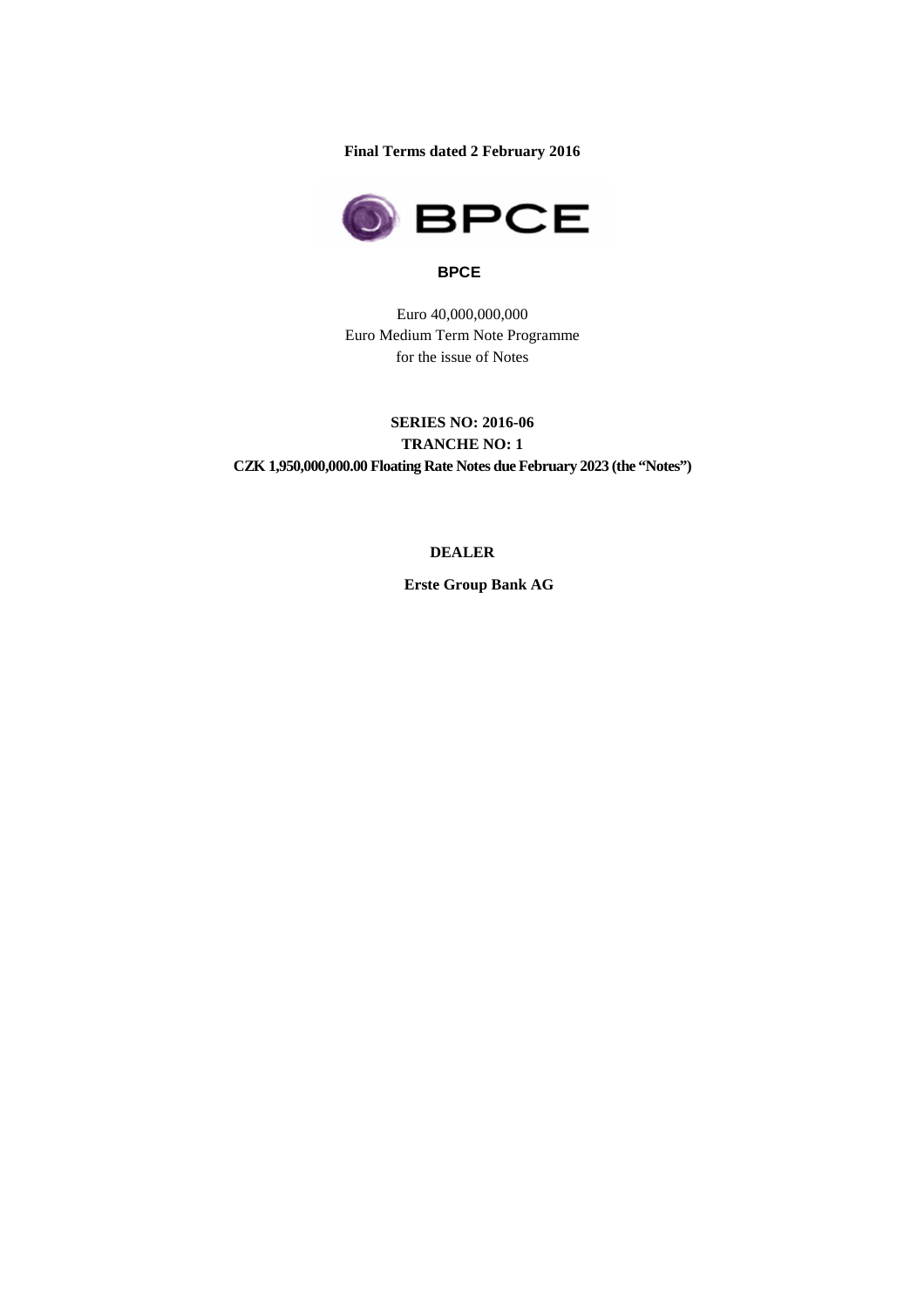#### **PART A – CONTRACTUAL TERMS**

Terms used herein shall be deemed to be defined as such for the purposes of the Conditions (the "**Conditions**") set forth in the Base Prospectus dated 18 November 2015 which received visa n°15-588 from the *Autorité des marchés financiers* (the "**AMF**") on 18 November 2015 which constitutes a base prospectus for the purposes of the Prospectus Directive (Directive 2003/71/EC), as amended (the "**Prospectus Directive**").

This document constitutes the Final Terms of the Notes described herein for the purposes of Article 5.4 of the Prospectus Directive and must be read in conjunction with such Base Prospectus. Full information on the Issuer and the offer of the Notes is only available on the basis of the combination of these Final Terms and the Base Prospectus. The Base Prospectus is available for viewing at the office of the Fiscal Agent or each of the Paying Agents and on the website of the AMF (www.amf-france.org) and copies may be obtained from BPCE, 50 avenue Pierre Mendès-France, 75013 Paris, France.

| 1. | Issuer:                           |                                     | <b>BPCE</b>                                                                                                                                                  |
|----|-----------------------------------|-------------------------------------|--------------------------------------------------------------------------------------------------------------------------------------------------------------|
| 2. | (i) Series Number:                |                                     | 2016-06                                                                                                                                                      |
|    | (ii)                              | Tranche Number:                     | $\mathbf{1}$                                                                                                                                                 |
|    | (iii)<br>fungible:                | Date on which the Notes become      | Not Applicable                                                                                                                                               |
| 3. | Specified Currency or Currencies: |                                     | Czech Koruna (CZK)                                                                                                                                           |
| 4. | <b>Aggregate Nominal Amount:</b>  |                                     |                                                                                                                                                              |
|    | (i)                               | Series:                             | CZK 1,950,000,000                                                                                                                                            |
|    | (ii)                              | Tranche:                            | CZK 1,950,000,000                                                                                                                                            |
| 5. | <b>Issue Price:</b>               |                                     | 99,45 per cent. of the Aggregate Nominal Amount                                                                                                              |
| 6. |                                   | Specified Denomination(s):          | CZK 3,000,000                                                                                                                                                |
| 7. | (i)                               | <b>Issue Date:</b>                  | 4 February 2016                                                                                                                                              |
|    | (ii)                              | <b>Interest Commencement Date:</b>  | 4 February 2016                                                                                                                                              |
| 8. |                                   | <b>Interest Basis:</b>              | Three (3) month PRIBOR $+$ 0.17 per cent. Floating Rate                                                                                                      |
|    |                                   |                                     | (further particulars specified below)                                                                                                                        |
| 9. | <b>Maturity Date:</b>             |                                     | 4 February 2023                                                                                                                                              |
|    |                                   | 10. Redemption Basis <sup>1</sup> : | Subject to any purchase and cancellation or early<br>redemption, the Notes will be redeemed on the Maturity<br>Date at 100 per cent. of their nominal amount |
|    |                                   | 11. Change of Interest Basis:       | Not Applicable                                                                                                                                               |
|    |                                   | 12. Put/Call Options:               | Not Applicable                                                                                                                                               |
|    |                                   | 13. (i) Status of the Notes:        | <b>Senior Notes</b>                                                                                                                                          |

l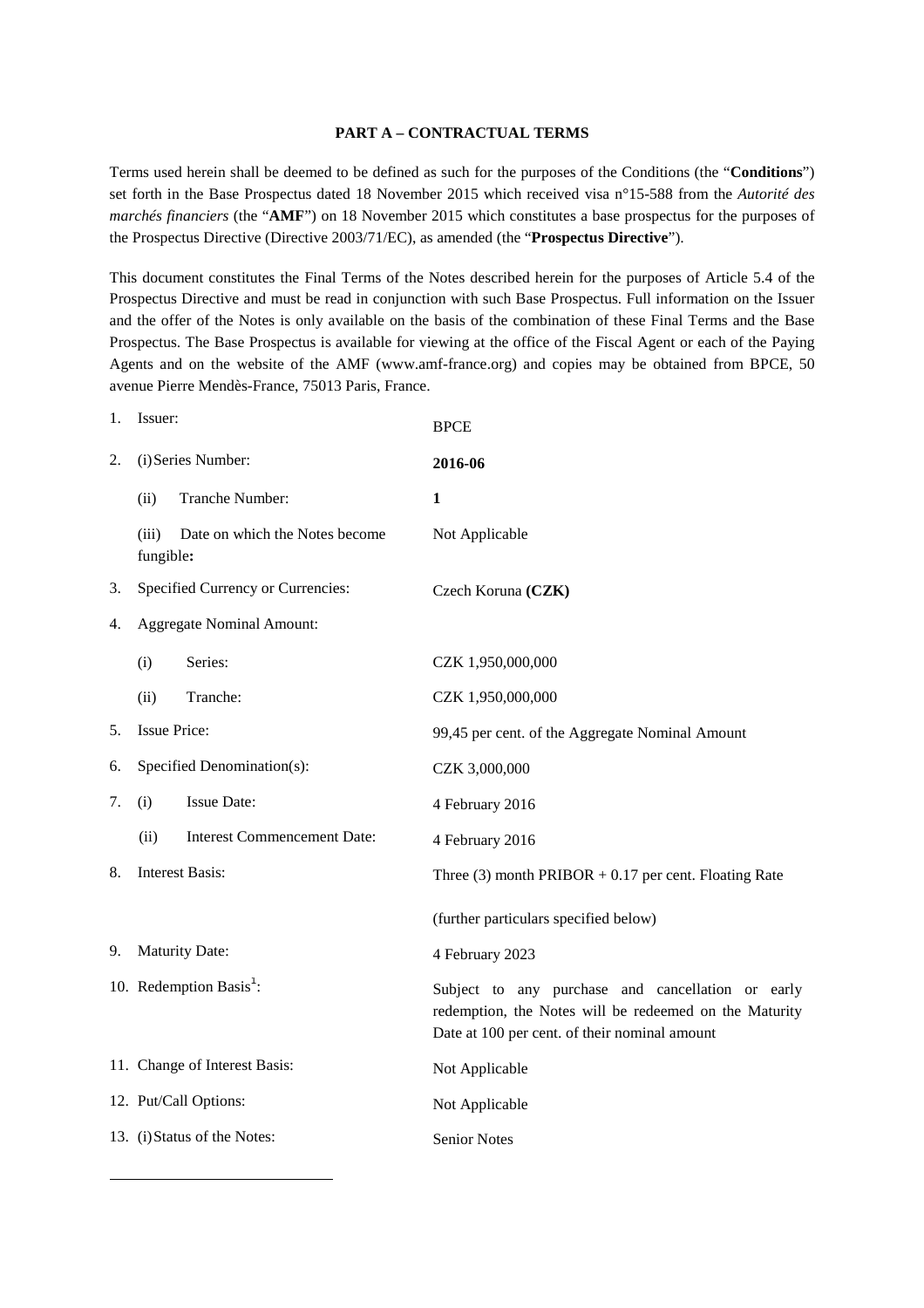(ii) Dates of the corporate authorisations for issuance of Notes obtained:

Decision of the *Directoire* of the Issuer dated 27 April 2015 and of Mr. Jean-Philippe Berthaut, Head of Group Funding, dated 27 January 2016

## **PROVISIONS RELATING TO INTEREST (IF ANY) PAYABLE**

|                                   | 14. Fixed Rate Note Provisions                                                                                           | Not Applicable                                                                                                                                                                                                                                                                                                                                                                                                |
|-----------------------------------|--------------------------------------------------------------------------------------------------------------------------|---------------------------------------------------------------------------------------------------------------------------------------------------------------------------------------------------------------------------------------------------------------------------------------------------------------------------------------------------------------------------------------------------------------|
| 15. Floating Rate Note Provisions |                                                                                                                          | Applicable                                                                                                                                                                                                                                                                                                                                                                                                    |
| (i)                               | Interest Period(s):                                                                                                      | The initial Interest Period will be the period from and<br>including the Issue Date to but excluding the first<br>Specified Interest Payment Date. Each subsequent Interest<br>Period will be the period between two successive Specified<br>Interest Payment Dates, from and including one Specified<br>Interest Payment Date to but excluding the immediately<br>following Specified Interest Payment Date. |
| (ii)                              | Specified Interest Payment Dates:                                                                                        | Interest payable quaterly in arrear on 4 February, 4 May, 4<br>August and 4 November in each year, subject to<br>adjustment in accordance with the Business Day<br>Convention set out in (iv) below                                                                                                                                                                                                           |
| (iii)                             | First Interest Payment Date:                                                                                             | 4 May 2016, subject to adjustment in accordance with the<br>Business Day Convention set out in (iv) below                                                                                                                                                                                                                                                                                                     |
| (iv)                              | <b>Business Day Convention:</b>                                                                                          | Modified Following Business Day Convention                                                                                                                                                                                                                                                                                                                                                                    |
| (v)                               | <b>Interest Period Date:</b>                                                                                             | Not Applicable                                                                                                                                                                                                                                                                                                                                                                                                |
| (vi)                              | Business Centre(s):                                                                                                      | Prague                                                                                                                                                                                                                                                                                                                                                                                                        |
|                                   | (vii) Manner in which the Rate(s) of<br>Interest is/are to be determined:                                                | <b>Screen Rate Determination</b>                                                                                                                                                                                                                                                                                                                                                                              |
|                                   | (viii) Party responsible for calculating the<br>Rate(s) of Interest and/or Interest<br>Amount(s) (if not the Calculation |                                                                                                                                                                                                                                                                                                                                                                                                               |
|                                   | Agent):                                                                                                                  | Not Applicable                                                                                                                                                                                                                                                                                                                                                                                                |
| (ix)                              | Screen Rate Determination:                                                                                               | Applicable                                                                                                                                                                                                                                                                                                                                                                                                    |
|                                   | - Reference Rate:                                                                                                        | Three (3) month PRIBOR                                                                                                                                                                                                                                                                                                                                                                                        |
|                                   | - Interest Determination Date:                                                                                           | 2 Business Days in Prague for CZK prior to the first day in<br>each Interest Accrual Period                                                                                                                                                                                                                                                                                                                   |
|                                   | - Relevant Screen Page:                                                                                                  | Reuters Page PRIBOR=                                                                                                                                                                                                                                                                                                                                                                                          |
|                                   | Relevant Screen Page Time:                                                                                               | 11.00 a.m. (Prague time)                                                                                                                                                                                                                                                                                                                                                                                      |
| (x)                               | FBF Determination                                                                                                        | Not Applicable                                                                                                                                                                                                                                                                                                                                                                                                |
| (xi)                              | ISDA Determination:                                                                                                      | Not Applicable                                                                                                                                                                                                                                                                                                                                                                                                |
| (xii)                             | $Margin(s)$ :                                                                                                            | $+0.17$ per cent. per annum                                                                                                                                                                                                                                                                                                                                                                                   |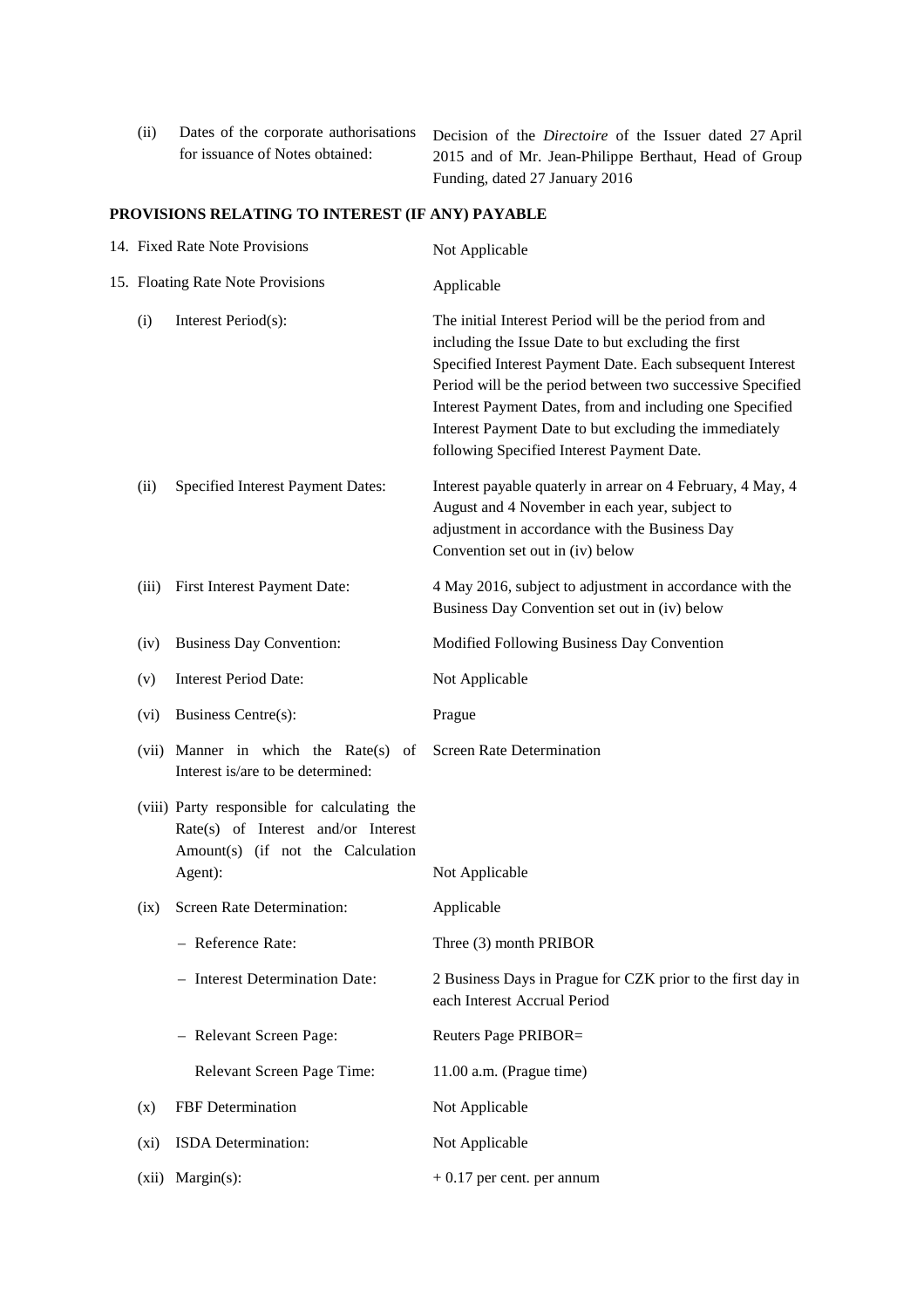| (xiii) Minimum Rate of Interest:              | Not Applicable |
|-----------------------------------------------|----------------|
| (xiv) Maximum Rate of Interest:               | Not Applicable |
| (xv) Day Count Fraction:                      | Actual/360     |
| 16. Zero Coupon Note Provisions               | Not Applicable |
| 17. Inflation Linked Interest Note Provisions | Not Applicable |

# **PROVISIONS RELATING TO REDEMPTION**

|                                                   | 18. Call Option                                       |                                                                                                                                                                                                                                                                                                                                                                 | Not Applicable                                                           |
|---------------------------------------------------|-------------------------------------------------------|-----------------------------------------------------------------------------------------------------------------------------------------------------------------------------------------------------------------------------------------------------------------------------------------------------------------------------------------------------------------|--------------------------------------------------------------------------|
|                                                   | 19. Put Option                                        |                                                                                                                                                                                                                                                                                                                                                                 | Not Applicable                                                           |
|                                                   | 20. Final Redemption Amount of each Note <sup>2</sup> |                                                                                                                                                                                                                                                                                                                                                                 | CZK 3,000,000 per Note of CZK 3,000,000 Specified<br>Denomination        |
|                                                   |                                                       | Inflation Linked Notes - Provisions relating<br>to the Final Redemption Amount:                                                                                                                                                                                                                                                                                 | Not Applicable                                                           |
|                                                   | 21. Early Redemption Amount                           |                                                                                                                                                                                                                                                                                                                                                                 |                                                                          |
|                                                   | (i)                                                   | Early Redemption Amount(s) of each<br>Note payable on redemption upon the<br>occurrence of a Capital Event in the<br>of<br>Subordinated<br><b>Notes</b><br>case<br>(Condition $6(g)$ ), for taxation reasons<br>(Condition<br>$6(h)$ ),<br>for<br>illegality<br>(Condition $6(k)$ ) or on event of default<br>in the case of the Senior Notes<br>(Condition 9): | CZK 3,000,000 per Note of CZK 3,000,000<br><b>Specified Denomination</b> |
|                                                   | (ii)                                                  | Redemption for taxation<br>reasons<br>permitted on days others than Interest<br>Payment Dates (Condition 6(h)):                                                                                                                                                                                                                                                 | No                                                                       |
|                                                   | (iii)                                                 | Unmatured Coupons to become void<br>upon early redemption (Materialised<br>Bearer Notes only) (Condition 7(f)):                                                                                                                                                                                                                                                 | Not Applicable                                                           |
| <b>GENERAL PROVISIONS APPLICABLE TO THE NOTES</b> |                                                       |                                                                                                                                                                                                                                                                                                                                                                 |                                                                          |
|                                                   |                                                       | 22. Form of Notes:                                                                                                                                                                                                                                                                                                                                              | <b>Dematerialised Notes</b>                                              |
|                                                   | (i)                                                   | Form of Dematerialised Notes:                                                                                                                                                                                                                                                                                                                                   | Bearer form (au porteur)                                                 |
|                                                   | (ii)                                                  | <b>Registration Agent:</b>                                                                                                                                                                                                                                                                                                                                      | Not Applicable                                                           |
|                                                   | (iii)                                                 | Temporary Global Certificate:                                                                                                                                                                                                                                                                                                                                   | Not Applicable                                                           |

(iv) Applicable TEFRA exemption: Not Applicable

l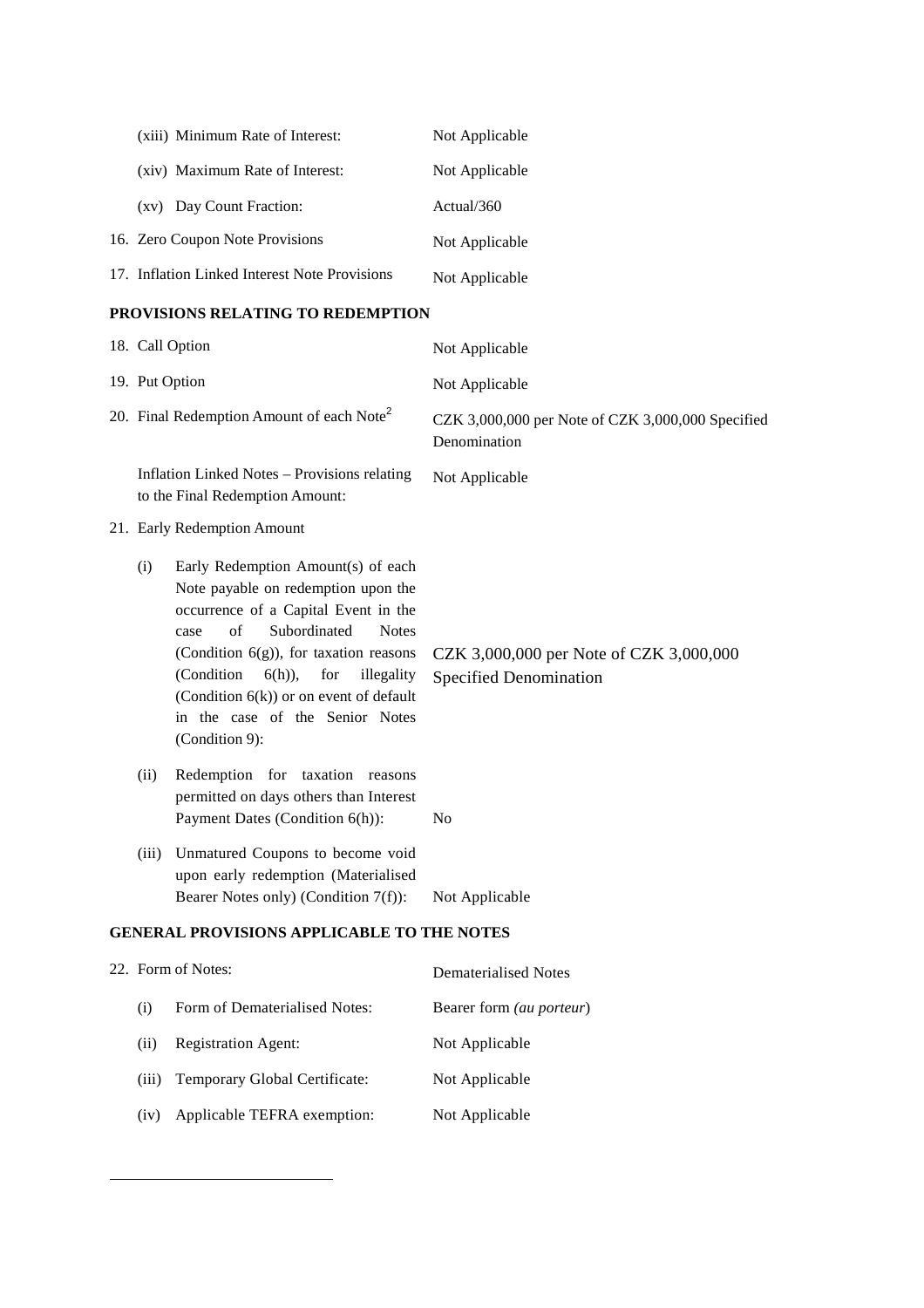| 23. Financial Centre(s):                                                                                                    | Not Applicable                                                                                                                                                                                                                       |
|-----------------------------------------------------------------------------------------------------------------------------|--------------------------------------------------------------------------------------------------------------------------------------------------------------------------------------------------------------------------------------|
| 24. Talons for future Coupons or Receipts to be<br>attached to Definitive Notes (and dates on<br>which such Talons mature): | Not Applicable                                                                                                                                                                                                                       |
| 25. Details relating to Instalment Notes: amount<br>of each instalment, date on which each<br>payment is to be made:        | Not Applicable                                                                                                                                                                                                                       |
| 26. Redenomination provisions:                                                                                              | Not Applicable                                                                                                                                                                                                                       |
| 27. Purchase in accordance with Article L.213-1<br>A and D.213-1 A of the French Code<br>monétaire et financier:            | Applicable                                                                                                                                                                                                                           |
| 28. Consolidation provisions:                                                                                               | Not Applicable                                                                                                                                                                                                                       |
| 29. Masse:                                                                                                                  | Contractual Masse shall apply                                                                                                                                                                                                        |
|                                                                                                                             | Name and address of the Representative:<br>MCM AVOCAT, Selarl d'avocats interbarreaux inscrite au<br>Barreau de Paris<br>10, rue de Sèze<br>75009 Paris<br>France<br>Represented by Maître Antoine Lachenaud, Co-gérant -<br>associé |
|                                                                                                                             | Name and address of the alternate Representative:<br>Maître Philippe Maisonneuve<br>Avocat<br>10, rue de Sèze<br>75009 Paris<br>France                                                                                               |
|                                                                                                                             | The Representative will receive a remuneration of<br>Euro 2,000 (excluding VAT) per year.                                                                                                                                            |
|                                                                                                                             |                                                                                                                                                                                                                                      |

## **RESPONSIBILITY**

The Issuer accepts responsibility for the information contained in these Final Terms.

Signed on behalf of BPCE

Duly represented by: Jean-Philippe Berthaut, Head of Group Funding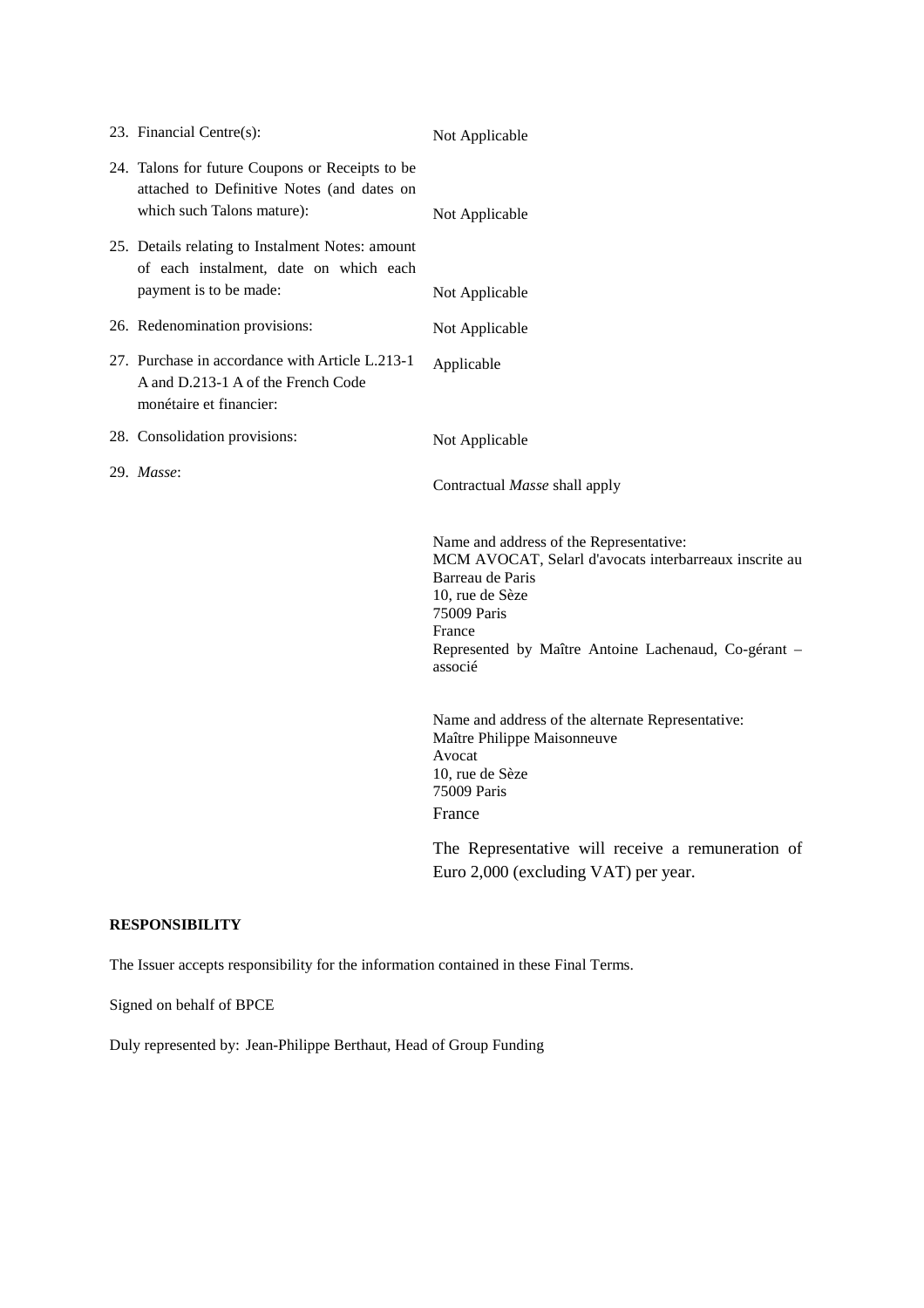#### **PART B – OTHER INFORMATION**

#### **1. LISTING AND ADMISSION TO TRADING**

(i) Listing and Admission to trading: Application has been made by the Issuer (or on its behalf) for the Notes to be listed and admitted to trading on Euronext Paris with effect from the Issue Date.

(ii) Estimate of total expenses related to admission to trading: EUR 4,000

### **2. RATINGS**

Ratings: Not Applicable

## **3. INTERESTS OF NATURAL AND LEGAL PERSONS INVOLVED IN THE ISSUE**

"Save as discussed in "Subscription and Sale", so far as the Issuer is aware, no person involved in the offer of the Notes has an interest material to the offer." (*Amend as appropriate if there are other interests)*

### **4. HISTORIC INTEREST RATES**

Details of historic rates can be obtained from "PRIBOR=".

### **5. OPERATIONAL INFORMATION**

| ISIN:                                                                                                                                            | FR0013110103             |  |
|--------------------------------------------------------------------------------------------------------------------------------------------------|--------------------------|--|
| Common Code:                                                                                                                                     | 135766330                |  |
| Depositaries:                                                                                                                                    |                          |  |
| Euroclear France to act<br>(i)<br>as<br>Central Depositary:                                                                                      | Yes                      |  |
| Common Depositary for<br>(ii)<br>Euroclear and Clearstream                                                                                       |                          |  |
| Luxembourg:                                                                                                                                      | No                       |  |
| Any clearing system(s) other than Not Applicable<br>Euroclear and Clearstream, Luxembourg<br>the relevant identification<br>and<br>$number(s)$ : |                          |  |
| Delivery:                                                                                                                                        | Delivery free of payment |  |
| Names and addresses of additional                                                                                                                |                          |  |
| Paying Agent(s) (if any):                                                                                                                        | Not Applicable           |  |